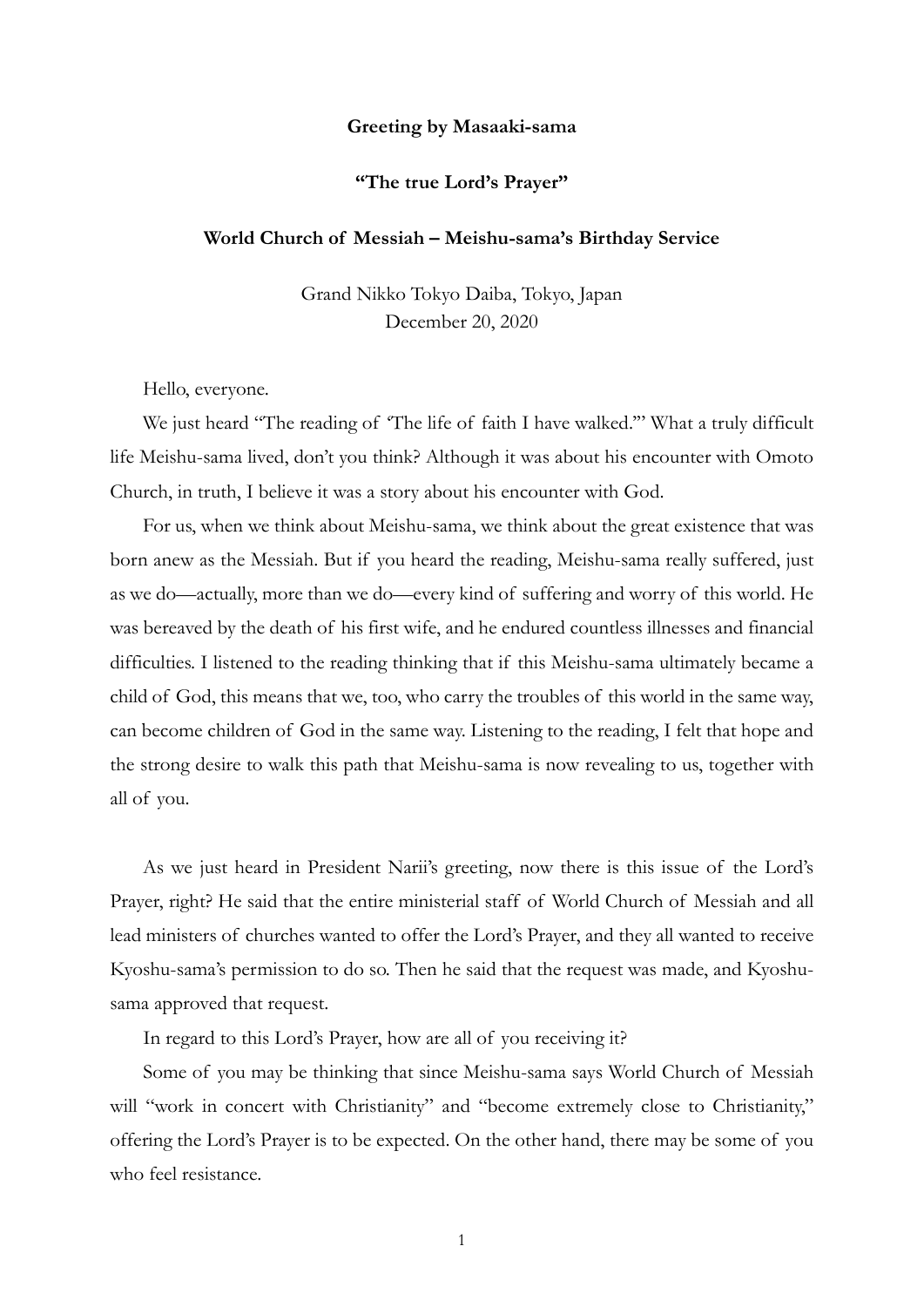There may be some of you who are resistant and think about what exactly the relationship between Meishu-sama and the Lord's Prayer is, or what the Lord's Prayer has anything to do with Meishu-sama.

And there, exactly, is the important part. When all of you offer the Lord's Prayer, what really is the connection between Meishu-sama and the Lord's Prayer? This is the most important point.

The Lord's Prayer begins with "**Our Father in heaven.**" For anyone with resistance, it would already begin from this first line. You might be thinking what "Heavenly Father" has to do with Meishu-sama; that there is no relationship. But actually, quite the contrary, as I have quoted before, Meishu-sama says in his hymn,

"Jesus Christ preached God the Father. / I preach the Lord God. / My followers, know this as I do: / Jesus and I are preaching the same God!"

So whom Jesus calls God the Father or Heavenly Father is Lord God, that is, the God of Meishu-sama. Meishu-sama is saying that the God he calls Lord God is the same God whom Jesus calls Heavenly Father. He is telling us members to know, "Jesus and I are preaching the same God"—he recognized it in this way, so he is telling us to do the same. Meishu-sama also says in his Sacred Word that "what the Heavenly Father does is what I  $do.$ "

So "Our Father in heaven" shouldn't be something we have resistance to, don't you think? Rather, this first line, "Our Father in heaven," is very much connected to Meishusama.

Next comes "**Hallowed be your name.**" This "name" is generally known as God; Jehovah or Yahweh, honorific titles for God used in Judaism and Christianity. But in religions such as Judaism, it is said that people should not say the name of God in vain, and that is why God's name is not used here and instead, the expression "Hallowed be your name" is used.

On this too, Meishu-sama clearly says that the God of World Church of Messiah is "the God of Christianity, Jehovah." In short, the God we worship is Jehovah. It is Yahweh. When we stand in front of the altar, such as in front of the *Daikomyo* (Great Divine Light) divine scroll, we stand in front of God the Father, of Jehovah. Even today, we are holding this service under Jehovah, under Yahweh. Have we ever thought like this before?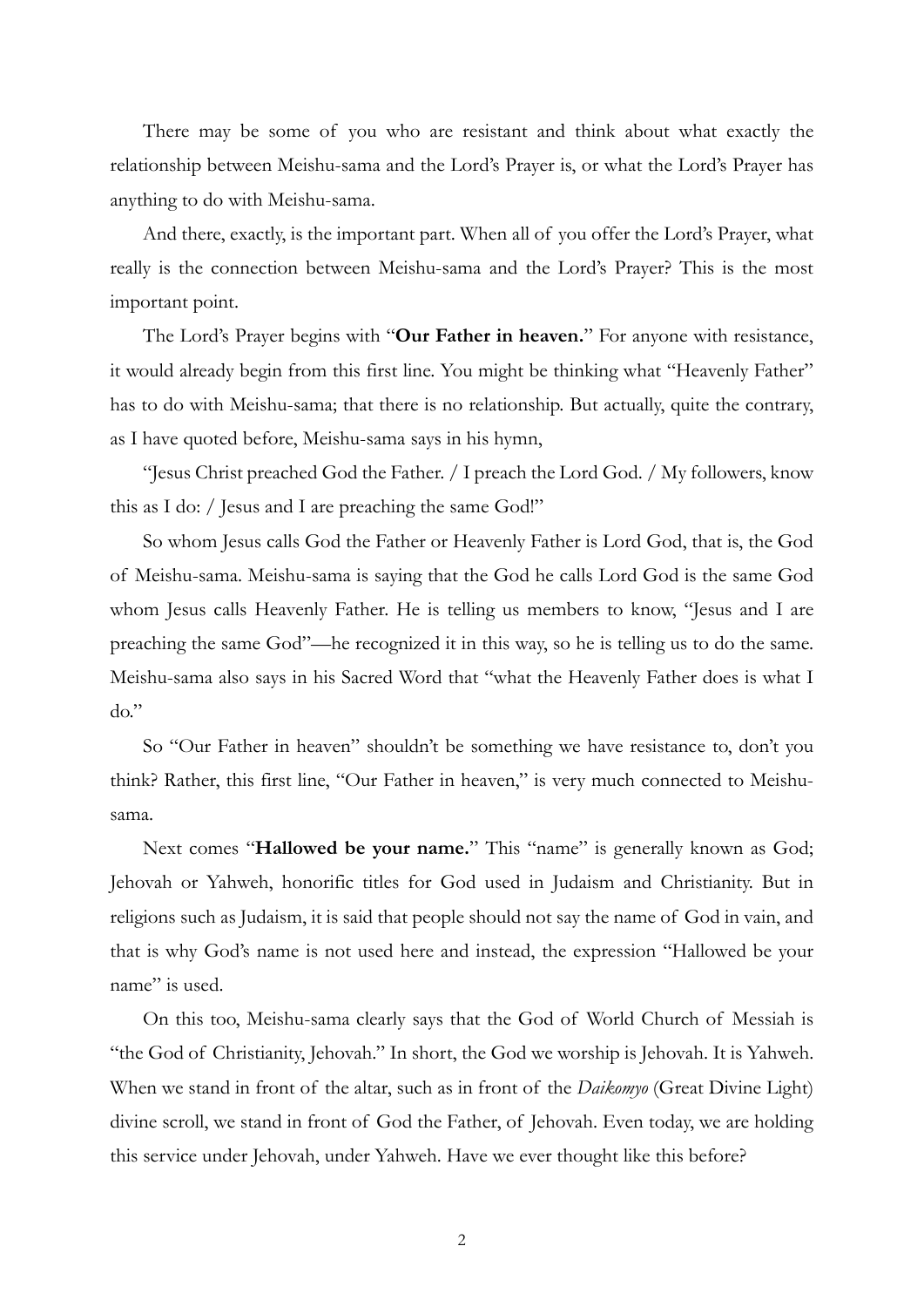Don't we want to have as many people as possible know about the gospel of salvation we were made to know, become members and receive the *Daikomyo* divine scroll? Don't we want as many people as possible to pray in front of the divine scroll and worship Jehovah God? If so, for us members of World Church of Messiah, there *should* be no problem saying, "Hallowed be your name," right? There *should* be no problem for us to want to sanctify the name Jehovah or Yahweh, because this is the name of God we believe in. I mean how can a follower of Meishu-sama be resistant to saying these words? That's how I think.

After that, the prayer continues, "**Your kingdom come, your will be done, on earth as in heaven.**" In other words, we are praying for the glory of heaven to come on earth. But these words, too—isn't this exactly how Meishu-sama's divine work is?

Meishu-sama said that by the Transition from Night to Day, the sun of the spiritual world has already risen. And his wish is to project this light of heaven on earth and construct that wonderful world on this earth, too, right?

There is the following hymn of Meishu-sama:

"This, O God, is Your divine work: / To project the garden of heaven onto this earth— / To project heaven, where flowers beam and birds sing, onto this earth!"

He says that it is his task to project the "garden of heaven," this beautiful world, onto this earth; he wants to do that divine work of God. So "Your kingdom come, your will be done, on earth as in heaven" are words that are very much related to Meishu-sama.

Now, here, there is a very important point that we must think about. When you say, "Your will be done, on earth as in heaven" and "Your kingdom come," where are you? Are you saying these words as someone who belongs to the earth or heaven? Which one is it?

Are you praying for His will to be done on earth while being on this earth? Or are you praying for the betterment of the earth while being in heaven, where His will is already done? Which one is it? This is a grave point.

For us, we have never thought of anything like this before, but Meishu-sama is teaching us that we are existences that actually belong to heaven. He is teaching us that our true self exists in heaven—so heaven is where we actually need to turn our hearts to.

In "The uniqueness of the salvation of our Church," Meishu-sama says, "In order to save people, *you first need to climb up to heaven and become its residents*. *You then can pull people up to*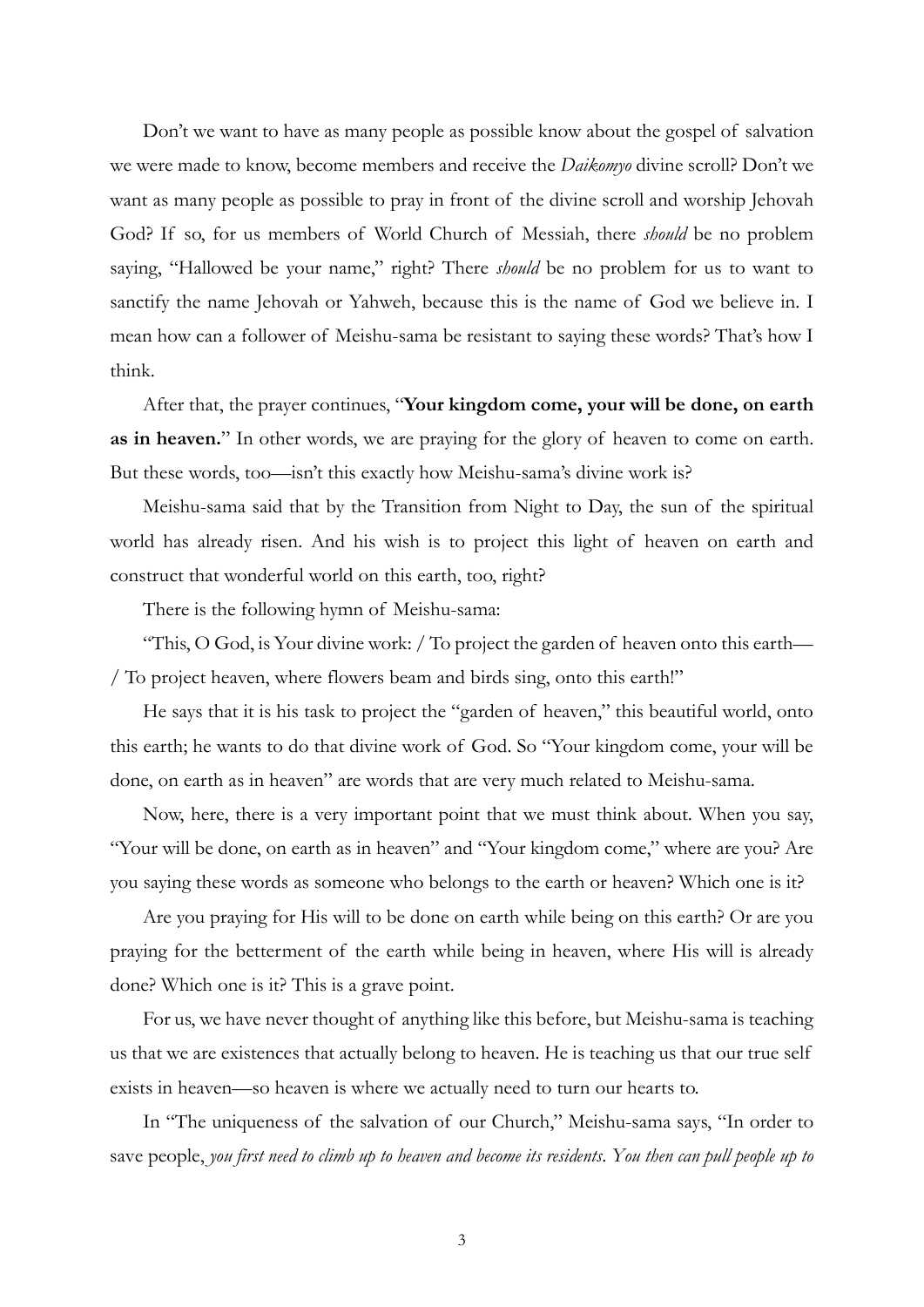*heaven and bring them salvation*." This is what Meishu-sama says.

Or in his hymn, he says,

"In order to save the people of the world into heaven, / First, before anyone else, / I will become a resident of heaven!"

Wishing to save the people of the world into the wonderful heaven, he says, "First, before anyone else, I will become a resident of heaven!" Here, we have to pay attention to how he puts this. He says, "First, before anyone else." Can't we see how Meishu-sama is implying to us, "Even though I will go first, you, my followers, have to follow me and be residents of heaven"?

I want you to know that "Your kingdom come, your will be done, on earth as in heaven" doesn't mean that we are wishing for the wonderful world of heaven somewhere above to come to this earth we are on.

And Meishu-sama says that this way of climbing up to heaven first and then saving people is a point "different from all other religions. Rather, opposite of other religions."

So what do all other religions, including Christianity, think? They think they belong to the earth and wish for heaven to come one day to the earth they are on. That's how they say the phrase, "Your kingdom come," eagerly waiting for the glory of heaven to arrive on earth, too.

But we are different. We are not wishing for heaven to come on earth as residents of earth. We say "Your kingdom come" as residents of heaven, wishing for the wonderful glory that exists in heaven to be projected onto earth, too, *while being in heaven*. What a huge difference, don't you think?

"Your will be done, on earth as in heaven"—we do not pray this as a resident of this earth, wishing for this chaotic world to somehow become a better place. Rather, we pray this as a resident of heaven where God's will is done, wishing for the same on earth.

Even when we say, "Our Father in heaven," we are not actually yelling out somewhere up above from the earth, "Our Father in heaven!" We are already in heaven! So we say to the Father directly, face to face, "Our Father in heaven" as residents of heaven.

And actually, when we say, "God, I acknowledge that you are alive," from Words of Prayer, we do not say it as someone here on earth. Same thing for "Within me, You are alive"—we do not say it as someone here on earth, confirming that God lives within our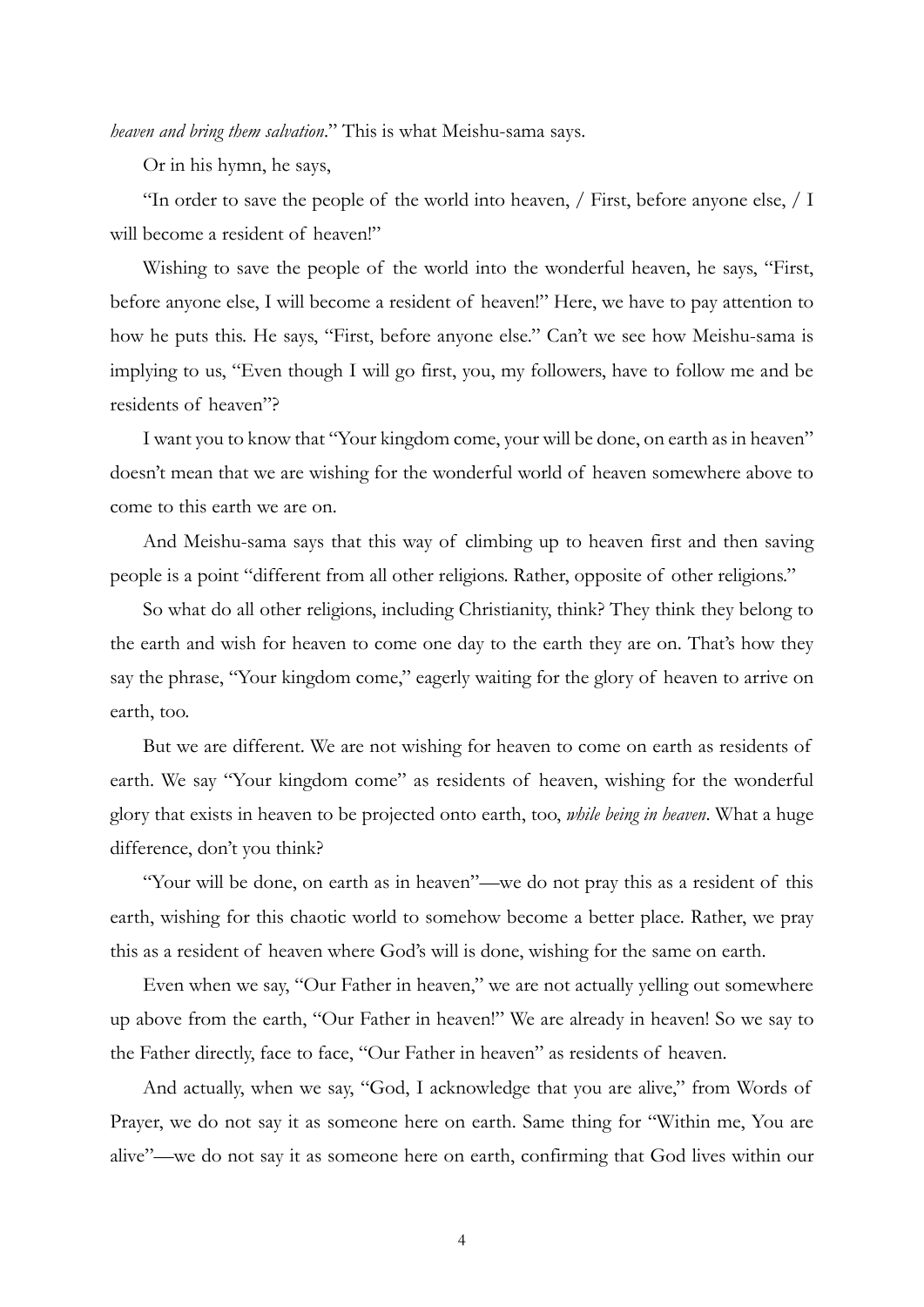earthly selves.

That is not it. Rather, the soul that we received from God is in heaven. In heaven, God is alive. So we must first climb up to the heaven where our souls exist, then as residents of heaven, we pray, "Within me, You are alive."

When we say, "May this blessing be shared with all," we do not say so as residents of this earth thinking, "I hope that somehow, many people can receive God's blessing." That's not it. Rather, we say this as residents of heaven thinking, "May the blessing of this heaven where I belong also be brought to the people of the world."

It is the same for "Please use me as You wish." We certainly are asking God to use us as He wishes in our daily lives here on earth. But it's not only that. Actually, God is advancing the salvation of humanity in heaven, so "Please use me as You wish" means to "Please use me in Your work of heaven." So remember, you offer Words of Prayer as residents of heaven.

Now, I believe 99.9 percent of the two billion people around the world said to be Christians do not offer the Lord's Prayer as residents of heaven, wouldn't you say?

The only ones in the world who would offer the Lord's Prayer in this way are you, members of World Church of Messiah. So, in a way, to say that by offering the Lord's Prayer, we're somehow getting too close to Christianity, is completely untrue.

Next, there is "**Give us today our daily bread.**" Of course, this means we would like to receive our daily meals from God, doesn't it? No doubt, we ask God for this. But the spirit precedes the physical, right? So, just as there is physical food, there is spiritual food. And it is this spiritual food that really nourishes our life and makes us grow. In the Bible, too, there are verses that say that physical bread is not the true meal, but rather, it is the words that come from the mouth of God—that is the true meal.

But we members of World Church of Messiah go beyond that. We do not just ask God to nourish us through His meals, be it physical or spiritual. The crucial question is, *for what purpose do we receive God's spiritual food?* This is *the* question we must ask ourselves when we say the phrase, "Give us today our daily bread." And the answer is very clear for us, isn't it? We receive God's spiritual food for the purpose of being born anew as God's children, as Messiahs. This is why we receive God's nourishment.

In Christianity, they definitely do not explain it like this—I mean, to them, Jesus Christ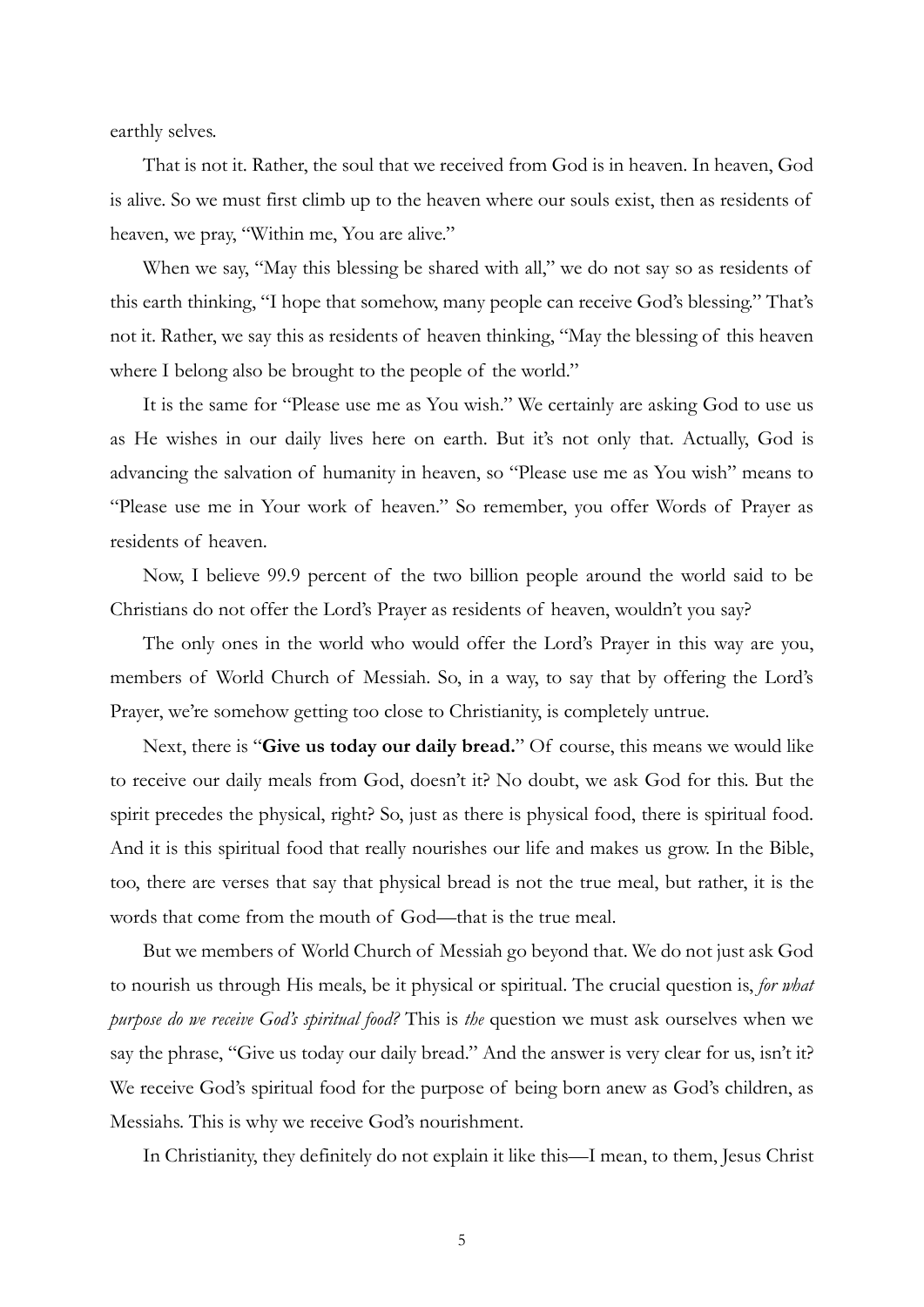is the only Messiah, right? So when we pray, "Give us today our daily bread," let us do so with the thought, "O God, may we be given the spiritual food for us to be born anew as Your children, Messiahs!" But, to be honest, don't we also want to receive actual, physical food daily? So we can also say to God, "God, please provide us with our daily meals so that we can serve in the divine work of being born anew as Messiahs."

Christians definitely do not have this kind of thinking when they say this phrase. So the only ones to be offering this phrase with the kinds of thoughts I just mentioned would be you, members of World Church of Messiah. In fact, you would be the only ones on earth to do so.

Then we have "**Forgive us our sins, as we forgive those who sin against us.**" Well, what is clear is that God has already forgiven those who sin against us. That is, God already forgave everyone around us. What remains is our own sins, whether we ourselves want to receive God's forgiveness or not. God is asking us, "What are you going to do with your sins? Do you want to receive My forgiveness?" This is what God is asking us from that phrase.

And here, it doesn't say "me." It says, "Forgive *us* our sins." It says "us," doesn't it? So what is this "us"? Who is this "us"? From what we have been taught, doesn't this "us" include all of humanity and all of its ancestors? When you look at the phrase "Forgive us our sins" with these thoughts in mind, don't you feel that this part is actually praying for the salvation of all humanity and its ancestors that are connected to each one of *us*? Don't you think that this part of the Lord's Prayer is literally talking about what we have been taught on surrendering and the practice of *sonen*?

Every day, we have all kinds of thoughts and feelings, don't we? We may have feelings of hate or jealousy or suchlike. And what Kyoshu-sama is teaching us is that those are not only our own feelings. Connected to "me" are our ancestors and all humanity. That is why we catch their thoughts and feelings and are made to feel them. And the truth is that all those feelings have already been forgiven. But that doesn't mean that we can be arrogant and think like, "If we've already been forgiven, why do we have to repent and ask God for His forgiveness?" Rather, we should always be humble before God and say to Him, "Forgive us our sins." That way, the forgiveness of God can truly be completed within us.

The various feelings we feel in our daily lives are not ours! They are the feelings of all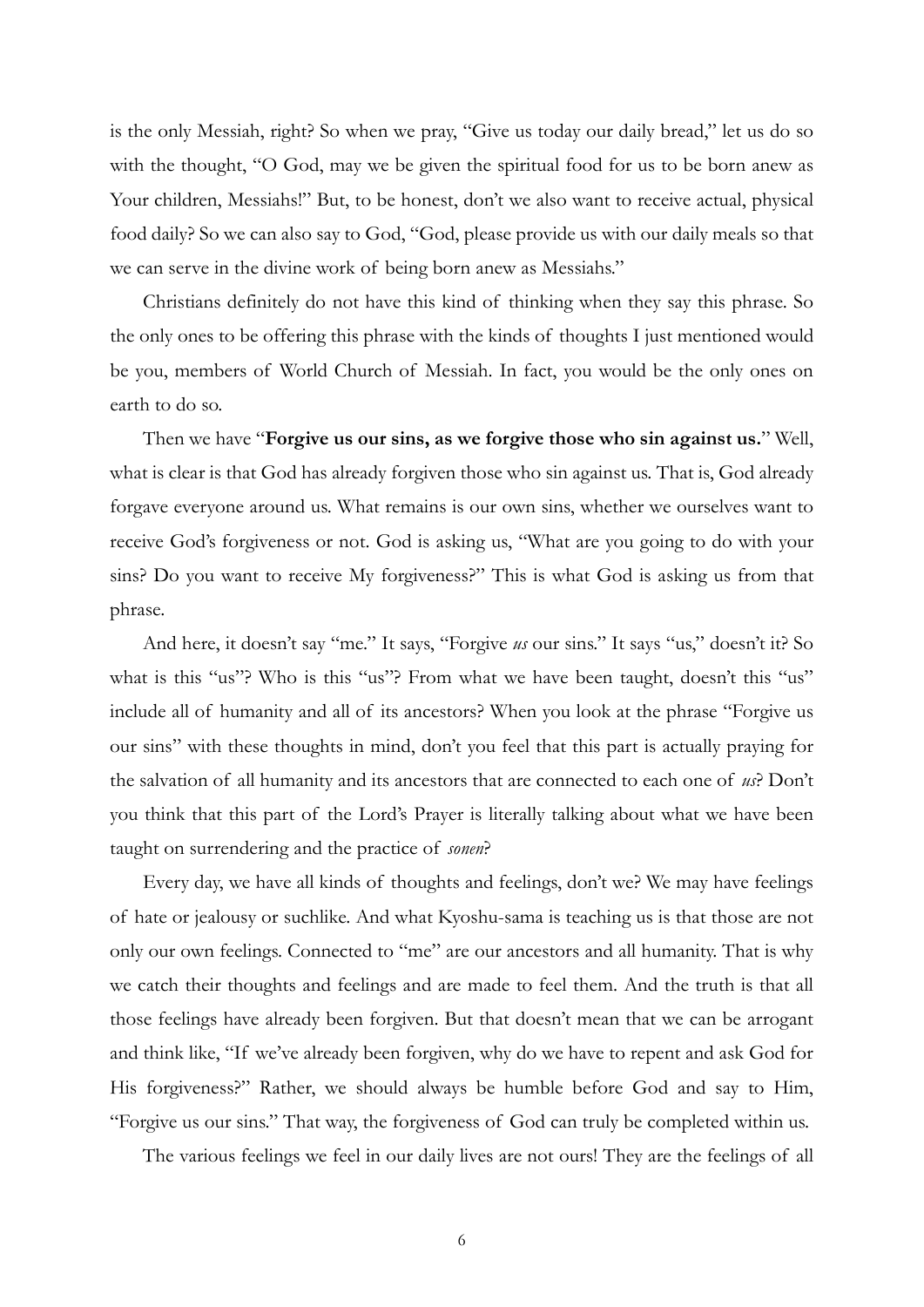humanity and its ancestors. They surge in our hearts because they want to receive salvation. And to intercede on their behalf and say to God, "Forgive us our sins," is in itself a work of salvation! Do you think that Christians say this part of the Lord's Prayer in the way I just explained? No, they don't.

So "Forgive us our sins"—this phrase from the Lord's Prayer is not just a phrase begging for forgiveness. For us who believe that all humanity and all ancestors exist within *us*, this phrase is one that leads to the salvation of all humanity and the ancestors of all humanity. And the only people who offer this part with that in mind would be all of you, members of World Church of Messiah.

Then follows "**Save us from the time of trial, and deliver us from evil.**" This would mean, being on this earth of course, asking for protection from various occurrences. But it is not only that. Even though we are actually residents of heaven, our hearts are caught up in matters of this world and its strong temptations. When we come in contact with worldly matters, our thoughts end up being dragged down to this world. That is why we say, "Save us from the time of trial, and deliver us from evil," with a feeling of, "O God, protect me so that I will not be tempted by earthly matters! May You, O God, allow my heart to remain in heaven, my true home, always!" I believe that there are not a lot of Christians who think like this, but if there are, we should be walking together with them, don't you think?

And finally, the last "**Amen.**" It means "so be it." This word, too—let us not say it as ones who live here on earth, but as ones who live in heaven.

Now, I want to be clear on one point: Christians do not offer the Lord's Prayer in the way I just explained. And, to tell you the truth, there is a world of difference between how Christians offer this prayer and how we offer it. We do not need to say this to Christians of course, but there is a world of difference.

And actually, the will embedded in the Lord's Prayer that Jesus imparted to his disciples two thousand years ago, what Jesus was wishing for, I believe, were these kinds of thoughts I just mentioned. But this will was not passed down for two thousand years. Of course, there is no question that the Christians have inherited and passed down the actual prayer for the last two thousand years, but Jesus's true will of why he left the Lord's Prayer has not been inherited. It has not been inherited to this day. But through Kyoshu-sama who receives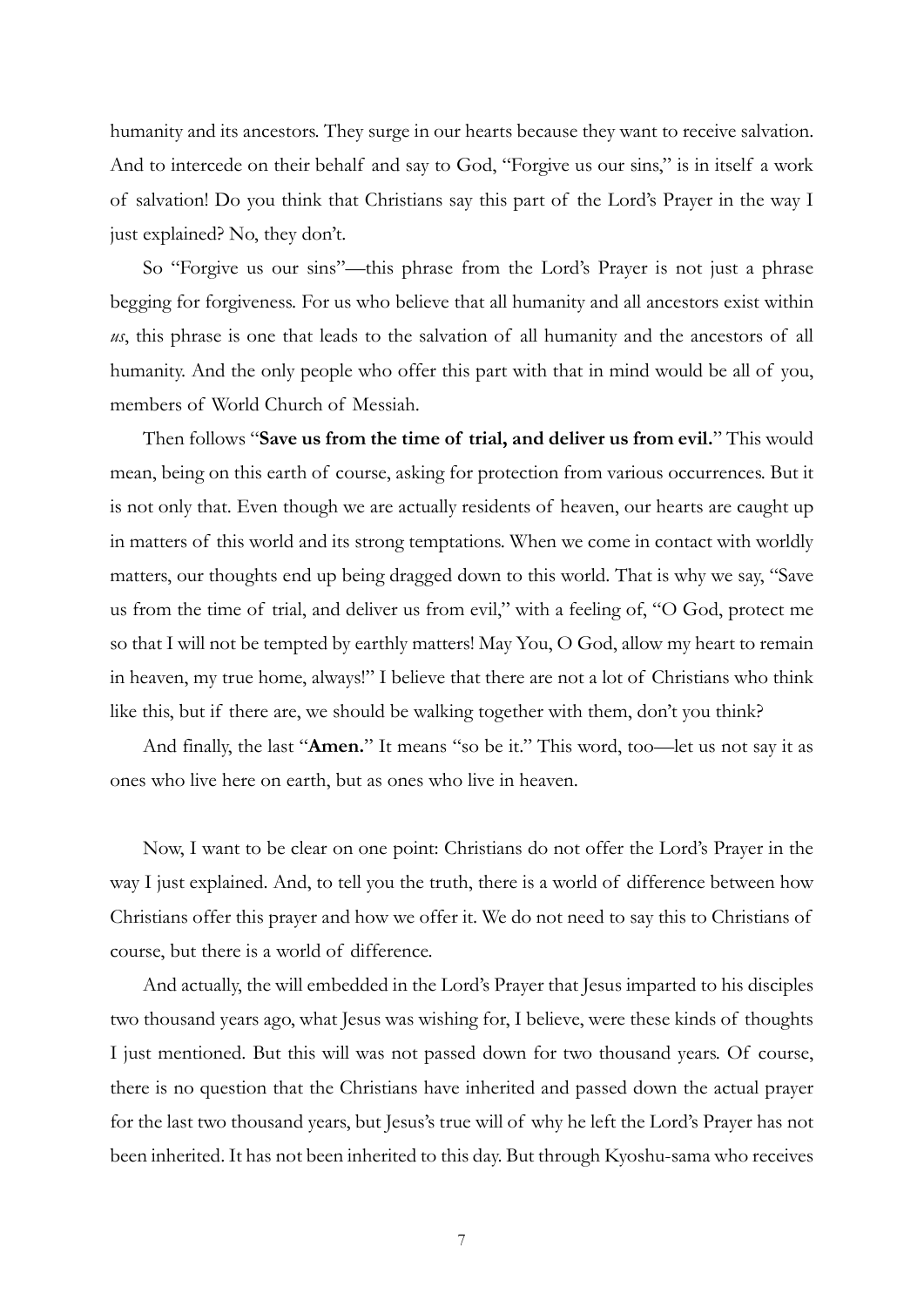the heart of Meishu-sama, we have now come to know this: God's true wish of why He entrusted the Lord's Prayer to humanity through Jesus.

So when we say, "Work in concert with Christianity" or "World Church of Messiah will become extremely close to Christianity," you might worry and think something like, "What's going to happen to our faith in Meishu-sama we have had until now?" There's simply no need to worry.

Rather, God is trying to entrust to us, World Church of Messiah, His very own true will, right now.

So in that sense, to tell you the truth, we members of World Church of Messiah have a mission to awaken Christians to the true path. Of course, we shouldn't say this kind of thing with arrogance, but, truly, to awaken all Christians; to spark a great revolution in Christianity; and to bring a true salvation to Christians and humanity—this is what you are entrusted with. This is what we are entrusted with. Didn't Meishu-sama say that we are going to "save Christianity"? He said that all Christians will become members of World Church of Messiah one day, right? Is this just an imaginary story or not? It is not. The day will come when this happens. I believe in this.

And think: if our activities were completely different from those of Christians, wouldn't it be quite difficult for them to just suddenly become members of World Church of Messiah?

For that reason, through things that are familiar to Christians like the Lord's Prayer or the "Hallelujah" chorus, God, Meishu-sama and Jesus want to guide Christians to the true path in some way or another right now. They want to use the Lord's Prayer as a starting point through which they advance the salvation of Christians and all humanity, wouldn't you say so?

So do not think that we are now going to offer the Lord's Prayer only because all the ministerial staff wanted to or only because Kyoshu-sama approved it or something like that. Rather, the reason why we are offering the Lord's Prayer now is only because Meishu-sama is wishing it and saying to us, "Offer the Lord's Prayer," "Offer it to save Christianity" and "Offer it for your own faith." If he wasn't wishing this, wouldn't it be impossible for this course of events to be happening now?

So our Lord's Prayer is this: the Lord's Prayer that leads to the salvation of the